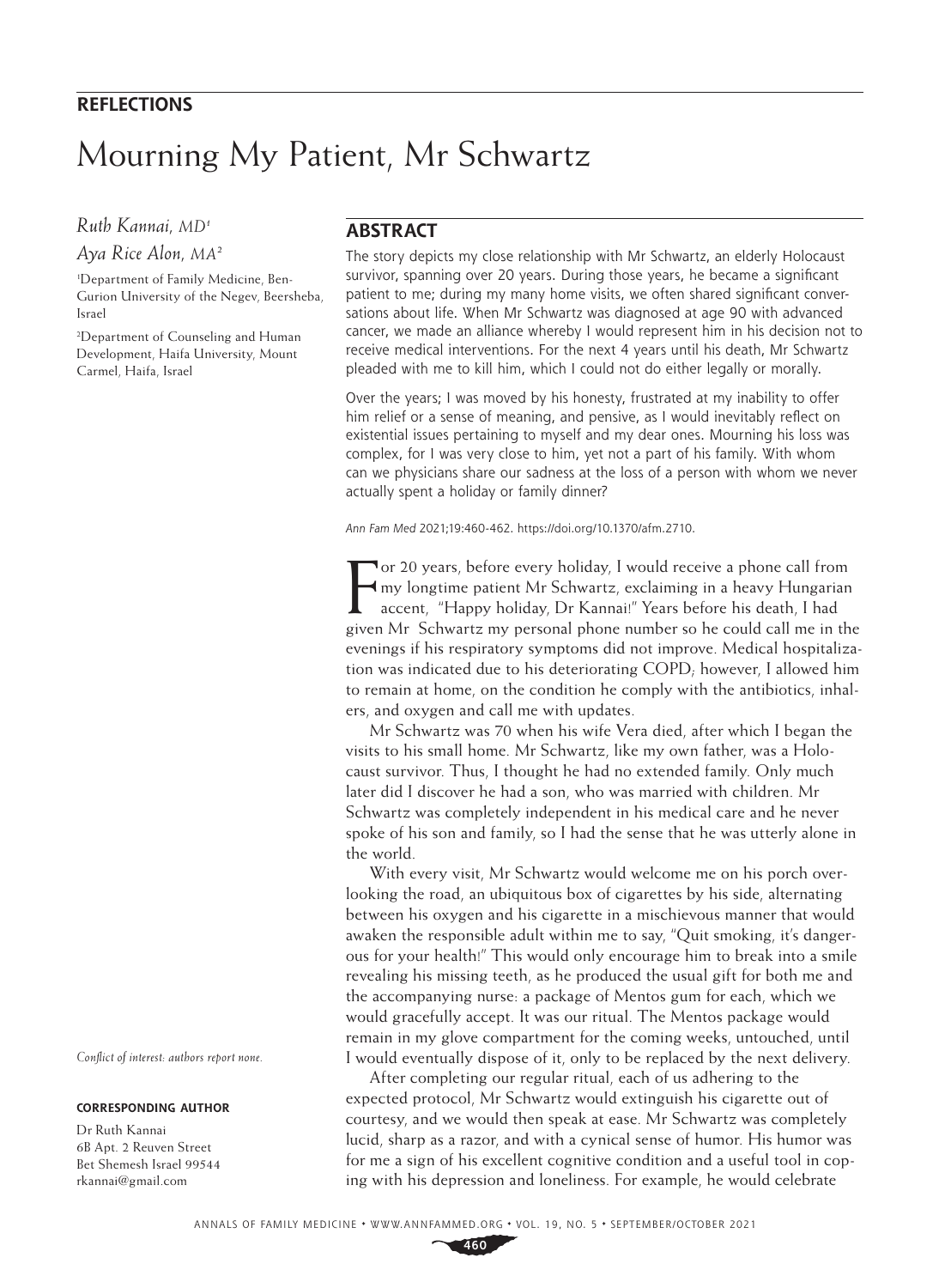his birthday twice a year, for as he said, "Just in case, because who knows, at my age…." He would update us about the latest episodes of "Big Brother," a popular reality show. He never missed an episode. For years, he would go twice a week to the Day Center for the elderly in the adjacent village, where he would sit alongside the meticulously dressed Hungarian women (men were quite scarce in his cohort…) and play poker the entire morning. Mr Schwartz believed that, at his age, he should be allowed to do whatever he well pleased. I couldn't have agreed more.

Mr Schwartz was an atheist; in fact, God, for him, died in the Holocaust. To put it another way: God exists, but Mr Schwartz would make it a point to spite Him at every opportunity: to mix milk and meat, to eat leavened bread during Passover, and never to pray—not even by accident. I understood his attempts at heresy and sarcasm—I viewed it as his way of coping with the physical and emotional pains so common at his age.

For years I warned him about his smoking and its possible consequences, to which he would smile and innocently reply, "After the smoke I inhaled from the crematoriums, a few cigarettes (3 packs a day) won't affect me much." And he was right. His pancreatic cancer was accidentally discovered when hospitalized for a COPD exacerbation. In the far corner of the CT of his lungs, the tumor could be discerned. When the scan was broadened to include the abdomen—a typical picture of pancreatic cancer could be seen with liver metastases. Mr Schwartz felt fine. He immediately understood the situation and announced there was no problem, he had lived enough years, and nearly 20 years beyond the death of his beloved wife. The oncologists suggested a biopsy to confirm the diagnosis, but Mr Schwartz was uninterested in any treatment. I agreed with him, but asked him to meet an oncologist I trusted, to summarize the findings, to hear about the recommended treatments, and to have information regarding the expected development of the illness, so that he could make a decision based on facts and not based on his fear regarding the treatment and its effects.

However, Mr Schwartz announced that he was officially done with tests, treatments, and hospitals, and hoped death would come for him quickly and easily. He also asked to not be resuscitated or to have any artificial life support. He didn't want to fill out any forms or testify before his family. "I know and you know—and that's enough." He was 90, and his decision was understandable. If a patient chooses to allow their illness to develop its natural course, I support their request to not intervene in ways that may prolong their suffering. Therefore, I wholeheartedly accepted Mr Schwartz's

DNR—do not resuscitate—request. I placed a "sticky note" on his computerized medical file: "DNR—at the patient's request."

I hoped his death would be quick and painless, but the cancer was slow. Mr Schwartz lived for 4 years with his untreated pancreatic cancer, during which the cancer caused almost no pain. Mr Schwartz had hardly any symptoms, and if he hadn't shown a slow and steady loss of weight, I might have thought his imaging results were wrong.

As time passed, the topics of our conversations narrowed.

"What is bothering you, Mr Schwartz? What would you like?"

"To die. The time has come, don't you think?"

"You know I cannot help you with that. I can help you reduce the suffering and pain, to help you function in daily life. Beyond that, I can only offer you my true care and understanding."

"Kill me if you care about me, I have lived enough." His words would spiral in my stomach, with their uncensored candidness and unapologetic demand, which I could not fulfil.

Mr Schwartz eventually suffered increasing losses: he gradually became bedridden and confined to a wheelchair. He was embarrassed to go to the Day Center with his caretaker, in a wheelchair, in diapers. The only thing that remained was his intelligence and lucidity. In his final years he also lost his sense of humor. When I would come for a home visit he would repeatedly ask if I could kill him. When he received my usual reply, he would abruptly answer: "You can't kill me? What reason do I have to live?" I admitted I could identify with his wish, but I explained that physician-assisted suicide is illegal in Israel; Mr Schwartz had little patience for philosophical conversations. He wanted to die and was angry at me and the nurse for not assisting him with this. We offered antidepressants, sleeping pills, painkillers—but his depression was existential.

I felt helpless that I could not alleviate his pain. However, even if physician-assisted suicide was legal in Israel, I would be morally unable to administer it, as I believe in the sanctity of life. At the same time, I also believe every individual deserves to die with respect. I felt the tragedy of the situation, of his inability to die, and understood his anger was not really directed towards me, but towards life itself. I could not take away his existential pain. As for my own sadness, I chose to process it in my usual way: through teaching an annual course on end-of-life ethics in the academia, through self-reflection, and through writing.

"Happy holiday, Dr Kannai." Another New Year and another Passover and many more packets of

**461**